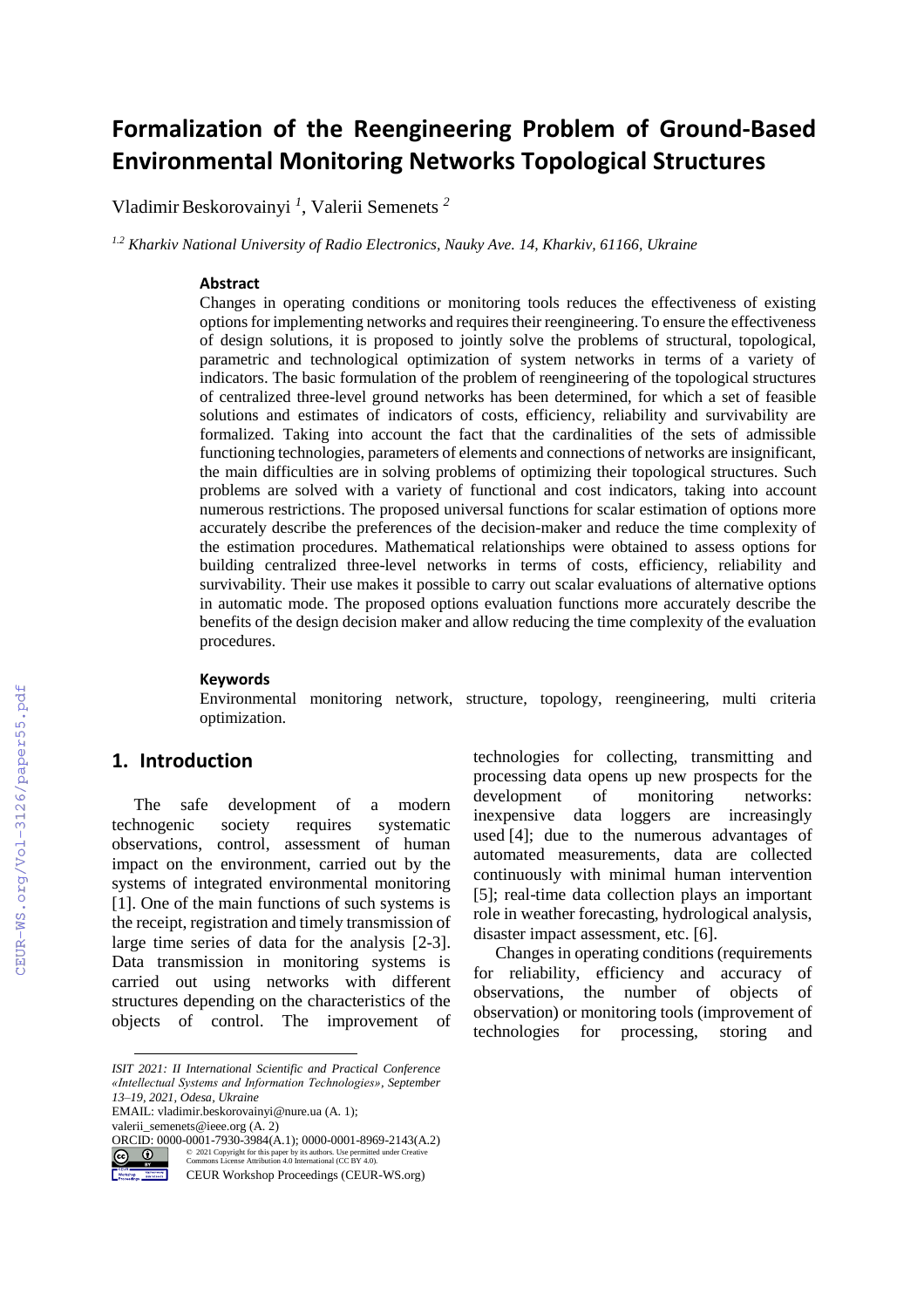transmitting information) reduces the effectiveness of existing options for implementing networks and requires their reengineering. The process of monitoring networks reengineering is carried out based on the results of solving a complex of combinatorial problems of optimizing their structures, topologies, parameters of elements and channels of information transmission, selection of technologies for collecting, transmitting and processing information [7].

Taking into account the fact that the cardinalities of the sets of admissible functioning technologies, parameters of elements and connections of networks are insignificant, the main difficulties are in solving problems of optimizing their topological structures. Such problems are solved with a variety of functional and cost indicators, taking into account numerous restrictions. This requires the use of modern models and methods to support the adoption of multi-criteria decisions [8-9].

Despite numerous publications devoted to solving the problems of reengineering the topological structures of ground-based environmental monitoring networks, a contradiction was revealed between the need to increase the efficiency of existing options for their implementation and the limitations of mathematical models of multi criteria problems of their optimization. In particular, it is necessary to improve the adequacy of models for assessing functional and expenditure indicators, preferences, decision-makers, and scalar multicriteria assessment models for building networks [10-11].

*The aim of the study* is to increase the efficiency of technologies for computer-aided design of ground-based environmental monitoring networks through the development of mathematical models of multi criteria problems of reengineering of their topological structures.

## **2. Mathematical model of the basic problem of network reengineering**

As the scale of monitoring systems grows, their cost and functional characteristics become more and more dependent on the topology of the (territorial) organization. As a result, it becomes necessary to solve topological optimization problems together with traditional problems of structural synthesis. This gives rise to the problem

of structural-functional-parametric and topological synthesis.

Each of the options for building the system will be presented in the form of a tuple:

$$
s =  , \qquad (1)
$$

where  $E$  is the set of system elements;  $R$  - set of direct connections between the elements; *G* - set of locations of elements.

Each of the options for the structure of the monitoring system  $\langle E, R \rangle$  can have different topologies  $G \subseteq G^*$  (where  $G^*$  is the set of allowable locations of system elements).

Each of the options for building a system (1) will correspond to its own set of functional and cost indicators:

$$
P = \varphi(E, R, G), \tag{2}
$$

where  $\varphi$  is some reflection.

As a result of decomposition of the problem for the reengineering of ground-based environmental monitoring networks as territorially distributed objects at the lower level, the following tasks are identified  $Task_i$ ,  $i = 1.6$ [7]:

 determination of the network construction principles;

choice of network structure;

- determination of topology of elements (nodes, center) and channels of the network;
- choice of the network functioning technology;
- determination of parameters of elements (nodes, center) and channels of the network;
- evaluation of efficiency and selection of design solutions.

Formally, each of the tasks will be presented in the form of a converter of its input data  $In<sub>i</sub>$  in its original data *Out<sup>i</sup>* :

$$
Task_i : In_i \rightarrow Out_i , i = \overline{1,6} .
$$

Models of all tasks of the reengineering

problem will be presented in the form:  
\n
$$
ModTask_i
$$
:  $InData_{iE}$ ,  $InData_{iI}$ ,  $Res_i \rightarrow$   
\n $\rightarrow DesDec_i$ ,  $i = \overline{1, 6}$ , (3)

where  $InData_{iE}$  is the set of external input data; *InDat<sub>iI</sub>* - a set of internal input data;  $Res_i$  - many restrictions; *DesDec<sup>i</sup>* - task solving.

After choosing the principles of construction Task<sub>1</sub></sub> and the technology of functioning  $Task_4$ , the task of reengineering the topological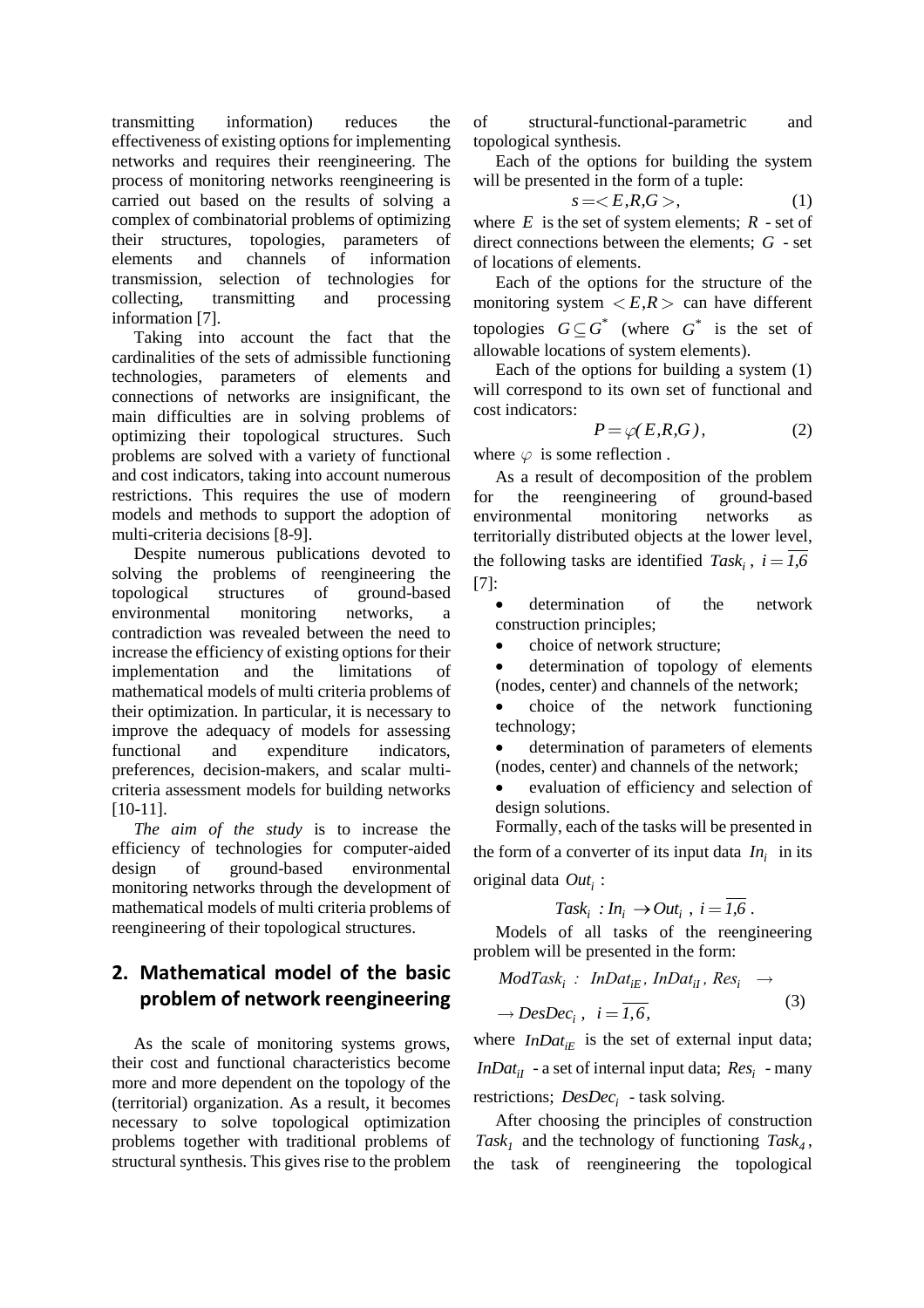structures of three-level centralized monitoring networks is considered in this formulation [12].

Specified: a set of elements of the existing network  $I = \{i\}$ ,  $i = 1, n$ , which cover the entire set of monitoring objects; the existing version of the topological structure  $s' \in S$  (where S is the set of admissible options), which is given by the locations of elements, nodes, center (the center is located at the base of the element  $i = 1$ ), as well as links between elements, nodes and the center  $[s'_{ij} \,]$ ,  $i, j = 1, n$  (where  $s'_{ij} = 1$ , if there is a direct

 $s'_{ij} = 0$  otherwise); the cost of creating or upgrading nodes  $[c_i]$ ,  $[d_i]$ ,  $i = 1, n$  and links  $[c_{ij} ]$ ,  $[d_{ij} ]$   $i = 1, n$ .

It is necessary to determine the best variant of the  $s^{\circ} \in S$  . network topological structure in terms of costs, efficiency (time of obtaining information), reliability and survivability.

The set of acceptable options for building a centralized three-level network is set by the conditions:

connection between elements *i* and *j*- and  
\n
$$
\begin{cases}\nI s_{ij} \, J, s_{ij} \in \{0, 1\}, i, j = \overline{I, n}, s_{11} = I; \\
\sum_{i=j}^{n} s_{ij} \geq I \,\forall j = \overline{I, n}; \\
S = \{ s \} = \begin{cases}\n\sum_{j=1}^{n} \sum_{i=j}^{n} s_{ij} = n + \sum_{i=1}^{n} s_{ii}, \\
\sum_{j=1}^{n} \sum_{i=j}^{n} s_{ij} = n + \sum_{i=1}^{n} s_{ii}, \\
s_{ii} = I \rightarrow s_{i1} = I \,\forall i = \overline{I, n}; \\
s_{ii} \wedge s_{ij} = I \rightarrow ij = arg \min_{1 \le i, j \le n} c_{ij} \,\forall i, j = \overline{I, n}.\n\end{cases}
$$
\n(4)

Each of the network reengineering options is set by the number of nodes *u,* in it, their locations and the scheme of connections between elements, nodes and the center  $[s_{ij}]$ ,  $i, j = 1, n$ . It is considered that: the entire set of monitoring objects is controlled with a given frequency; nodes of the network are placed exclusively on the basis of elements; the elements are connected to the nodes in terms of the minimum cost (distance), the volume of requests to each element of the network is equal to  $\alpha = [\alpha_i]$ ,  $\alpha_i$  = const,  $i = \overline{I}$ ,  $\overline{n}$ ; the volume of responses from each of the elements is equal to  $\beta = [\beta_i]$ ,  $\beta_i$  = const,  $i = \overline{I.n}$ .

Let us simplify the target function of the costs of network reengineering [12]: the costs of dismantling nodes and channels of the existing structure and the cost of resources that can be reused after dismantling the equipment will be taken into account in the costs of nodes and channels of the new network. Using the designations introduced above, we represent the

target cost function in the following form:  
\n
$$
k_{I}(s', s) = \sum_{i=1}^{n} [c_{i}(I - s'_{ii}) s_{ii} + d_{i}s'_{ii} s_{ii} ] +
$$
\n
$$
+ \sum_{j=1}^{n} \sum_{i=j}^{n} [c_{ij}(I - s'_{ij}) s_{ij} + d_{ij}s'_{ij} s_{ij} ] \rightarrow min. \tag{5}
$$

The criterion of efficiency, which corresponds to minimizing the maximum time for obtaining monitoring data, can be presented in the following form:  $\sum_{n=1}^n$ 

minitoring data, can be presented in the following form:

\n
$$
k_{2}(S) = \left\{ \tau^{C} + \frac{\overline{\alpha}}{\gamma_{1}} + \tau^{E} + \frac{\overline{\beta}}{\gamma_{2}} + \left( \frac{\overline{\alpha}}{\gamma_{1}} + \frac{\overline{\alpha}}{h_{1}} + \frac{\overline{\beta}}{h_{2}} + \frac{\overline{\beta}}{\gamma_{2}} \right) \sum_{j=1}^{n} \sum_{l=j}^{n} s_{jl} s_{jj} \right\} \to \min_{s \in S},
$$
\n(6)

where  $\tau^C$ ,  $\tau^E$  is the time for the center to issue a request and receive information on the monitoring object by the element;  $\overline{\alpha}$ ,  $\overline{\beta}$  is the amount of information in the request and the response to the request;  $\gamma_1$ ,  $\gamma_2$  are capacities of communication channels "center-node" and "node-element"; *h1,* 

*h<sup>2</sup>* is speed of request and response processing in network nodes.

We use the coefficient of the network availability as an indicator of its reliability,<br> $L(e) = \delta^C \times ( \delta^U )^u \times ( \delta^E )^u \times$ 

$$
k_{\beta}(s) = \delta^{C} \times (\delta^{U})^{u} \times (\delta^{E})^{n} \times
$$
  
 
$$
\times (\delta^{CU})^{u} \times (\delta^{UE})^{n} \rightarrow \max_{s \in S}
$$
 (7)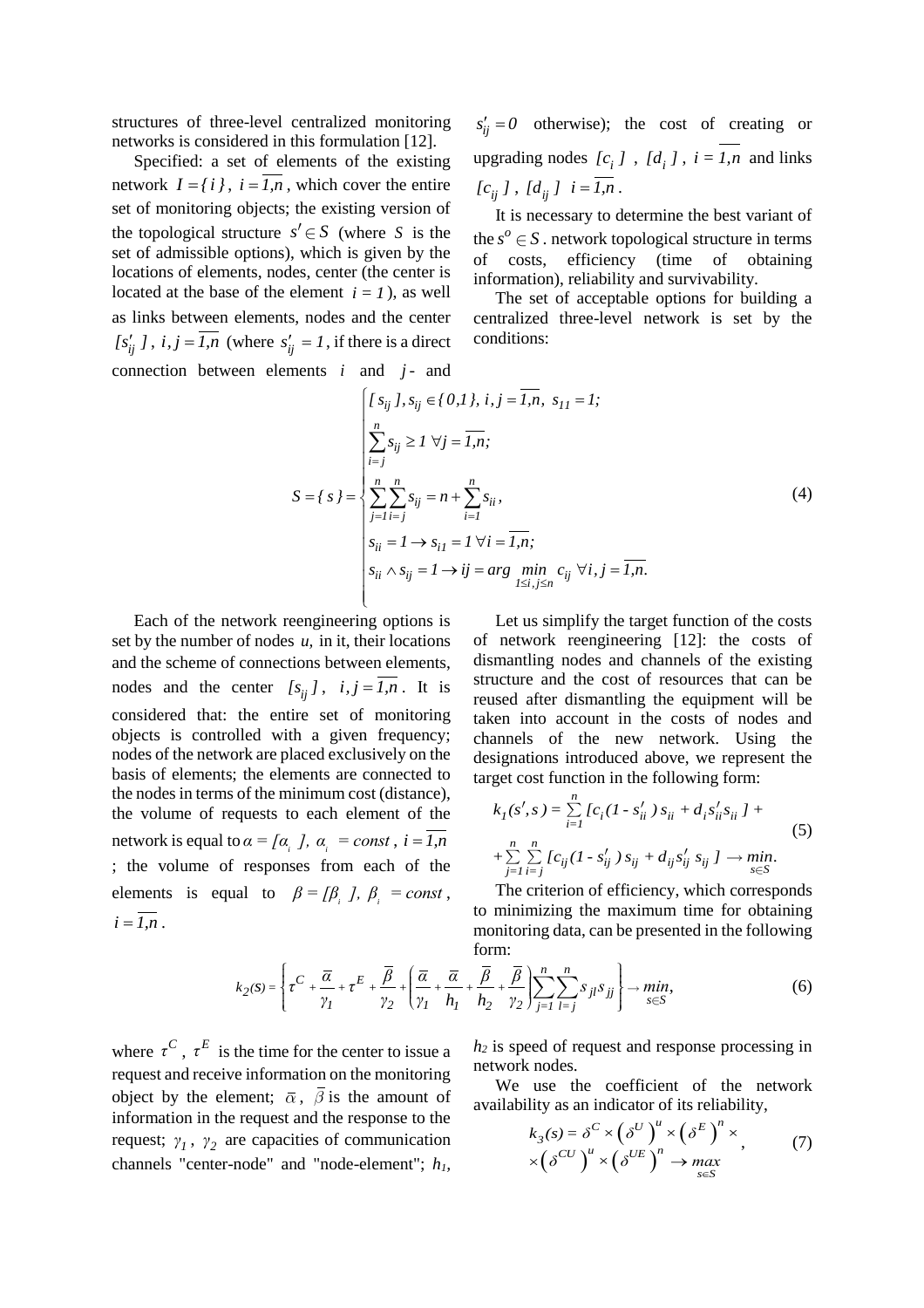where  $\delta^C$ ,  $\delta^U$ ,  $\delta^E$ ,  $\delta^{CU}$ ,  $\delta^{UE}$  are availability factors of the center, node, element, communication channels "center-node" and "node-element";  $n, u = \sum_{n=1}^{\infty}$  $\sum_{i=1}^{\infty}$ <sup>3</sup>ii  $u = \sum s_{ii}$  is the number of elements and nodes in the network.

We use the value of the proportion of elements connected to the center in an operable network with single damage to its components as an indicator of survivability  $k_4(s)$ . In this case, regardless of the type of network structure, when the center is damaged  $k_4(s) \equiv 0$ , and when one element or one communication channel "nodeelement" is damaged  $k_4(s) \equiv (n-1)/n$ . With this in mind, the criterion of maximizing the survivability of the network will take into account only the damage of the connections "center-

node", "node-element" and nodes:  
\n
$$
k_4(s) = \left\{ \min_{1 \le j \le n} \left[ \left( n - \sum_{j=2}^n \sum_{i=j}^n s_{ji} s_{ii} \right) / n \right] \right\} \to \max_{s \in S} . (8)
$$

A huge number of options is generated and analyzed for a set of indicators (5)-(8) in the

process of network optimization. Scalar multifactor assessment models are used to select a subset of the most effective options and the best among them for building an environmental monitoring network [8-11].

## **3. Scalar evaluation of network construction options**

To determine the scalar estimates of the quality of variants, we use the apparatus of utility theory [15]. For decision options, we will set the meaning of their value  $P(s)$ , which will determine their order by quality. Wherein  $\forall s, v \in S$ :

- $s \sim v \leftrightarrow P(s) = P(v)$ ;
- $s \succ v \leftrightarrow P(s) > P(v)$ ;
- $s \sim v \leftrightarrow P(s) \ge P(v)$ .

It is proposed to establish the value of scalar estimates for the quality of options based on the generalized utility function built on the basis of the Kolmogorov-Gabor polynomial [10-11, 15]:

$$
\begin{aligned}\n\begin{bmatrix}\nI \leq j \leq n \middle| \left( \quad \overline{j=2} \overline{i=j} \right)^{j_i - n} \right] & \text{if } j \leq j \leq n \\
\text{the Kolmogorov-Gabor polynomial } [10-11, 15]: \\
\text{if } j \geq j \leq n \text{ if } j \geq j \leq n\n\end{bmatrix} \\
\text{where } P(s) = \sum_{i=1}^{4} \lambda_i \xi_i(s) + \sum_{i=1}^{4} \sum_{j=i}^{4} \lambda_{ij} \xi_i(s) \xi_j(s) + \sum_{i=1}^{4} \sum_{j=i}^{4} \sum_{l=j}^{4} \lambda_{ijl} \xi_i(s) \xi_j(s) \xi_l(s) + \dots, \\
\text{(9)} \\
\frac{1}{\alpha_i} \cdot (b_{i1} + 1) \cdot \left\{ I - \left[ b_{i1} / \left( b_{i1} + \frac{\overline{k_i}(s)}{\overline{k}_{ia}} \right) \right] \right\}, 0 \leq \overline{k}_i(s) \leq \overline{k}_{ia}; \\
\xi_i(s) = \begin{cases}\n\frac{1}{\alpha_i} \cdot (b_{i1} + 1) \cdot \left\{ I - \left[ b_{i1} / \left( b_{i1} + \frac{\overline{k}_i(s)}{\overline{k}_{ia}} \right) \right] \right\}, 0 \leq \overline{k}_i(s) \leq \overline{k}_{ia}; \\
\frac{1}{\alpha_i} \cdot (1 - \overline{\alpha_i}) \cdot (b_{i2} + 1) \left\{ I - \left[ b_{i2} / \left( b_{i2} + \frac{\overline{k}_i(s) - \overline{k}_{ia}}{1 - \overline{k}_{ia}} \right) \right] \right\}, \overline{k}_{ia} < \overline{k}_i(s) \leq 1,\n\end{cases}\n\end{aligned} \tag{10}
$$

where  $\lambda_i$ ,  $\lambda_{ij}$ ,  $\lambda_{ijl}$ , are coefficients of importance of  $k_i(s)$ ,  $i = 1,4$  criteria and products of criteria  $k_i(s)$ ,  $k_j(s)$ ,  $k_l(s)$ ;  $\xi_i(s)$  is the value of the utility function of the partial criterion  $k_i(s)$ ,  $i = 1,4$  for the option  $s \in S$ ;  $k_{ia}, a_i$  is the value of the coordinates of the point of sewing the function (10);  $0 \le k_{ia} \le 1$ ,  $0 \le a_i \le 1$ ;  $b_{i1}, b_{i2}$ are parameters that determine the nature of function (10) on the initial and final segments.

The generalized utility function (9) makes it possible to describe any consistent advantages of the decision maker. Function (10) is the best in terms of the "accuracy-complexity" complex indicator among the common utility functions of particular criteria [10].

#### **4. Conclusions**

Based on the results of the analysis of the current state of the problem, it was found that changes in requirements, operating conditions, the development of technical means and information technologies lead to the need for reengineering of existing environmental monitoring networks. To ensure the effectiveness of design solutions, it is advisable to solve jointly combinatorial problems of structural and topological optimization of networks with a variety of functional and cost indicators. Mathematical relationships were obtained to assess options for building centralized three-level networks in terms of costs, efficiency, reliability and survivability. Their use makes it possible to carry out scalar evaluations of